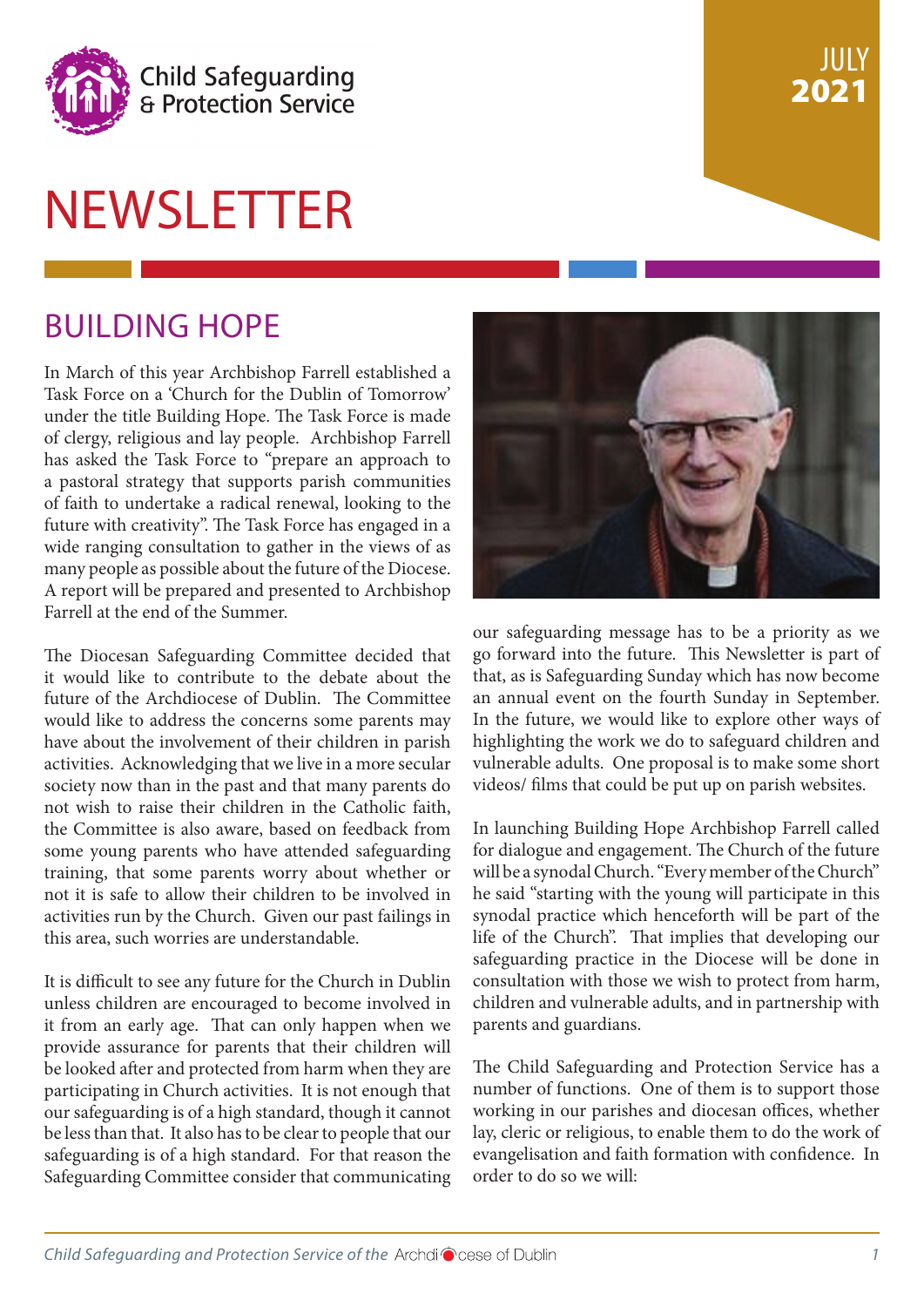- Work with parishes and diocesan organisations to help them understand and implement safeguarding measures in a manner that takes account of the many demands being made of diocesan clergy;
- Work with other organisations, including the statutory authorities, to ensure, as far as possible, that national and Church policies in areas such as vetting are easily understood and implemented;
- Be accessible and available to those working in parishes and diocesan organisations to offer advice and assistance as required;
- Work in partnership with parishes and diocesan organisations both as an end in itself that is compatible with a synodal model of Church and as a means of promoting such an approach to safeguarding within parishes and diocesan organisations.

In a recent contribution to our understanding of safeguarding (discussed further below) Dr Ethna Regan discussed two aspects of safeguarding. One is relatively well defined. It encompasses our legal obligations and focuses on protection from abuse. The second is broader and is about our moral responsibility to remove barriers to children's well-being and flourishing. Both aspects are necessary, Dr Regan argues, neither is sufficient on its own. Safeguarding, thus understood, is not something separate from the work of ministry. Archbishop Farrell reminds us that all of us: clergy, religious and lay people are called to share in the mission and ministry of the Church. Safeguarding is integral to such ministry.

### THEOLOGY OF SAFEGUARDING

The National Board for Safeguarding Children in the Catholic Church in Ireland is promoting the development of a theology of safeguarding. It asked nine people to address safeguarding issues in short videos that are posted on its website:

https://www.safeguarding.ie/national-conference-2021

Dr Ethna Regan is Associate Professor in Ethics and Theology in Dublin City University and she addresses the issue of how an understanding of children's rights can inform a theology of safeguarding.



Human rights, Dr Regan argues, focus on what we need to be protected from, provided with and participate in, in order to flourish as human beings. The United Nations Convention on the Rights of the Child promotes the rights of children in these categories, that is:

- Protection from abuse, neglect and exploitation;
- Provision of services to promote children's survival and development;
- Participation in decisions that affect children and society, in accordance with their age and stage of development.

Four principles underpin the Convention. These are:

- 1. Non-discrimination;
- 2. The principle that the best interests of the child should be upheld when decisions are being made that affect them;
- 3. The right to life, survival and development;
- 4. Respect for the views of the child.

Dr Regan highlights the work of the German theologian, Karl Rahner, who wrote about the theology of childhood. He argued that children are subjects with rights and that childhood should not be regarded simply as a stage on the way to adulthood. She also quotes Archbishop Martino on the occasion of the ratification of the Convention by the Holy See. He said: "one must keep in mind that the rights of the child are not a concession granted by governments or by the adults of the human family, they are inherent in the child's nature; and the purpose of legislation is to recognise and uphold them to the fullest".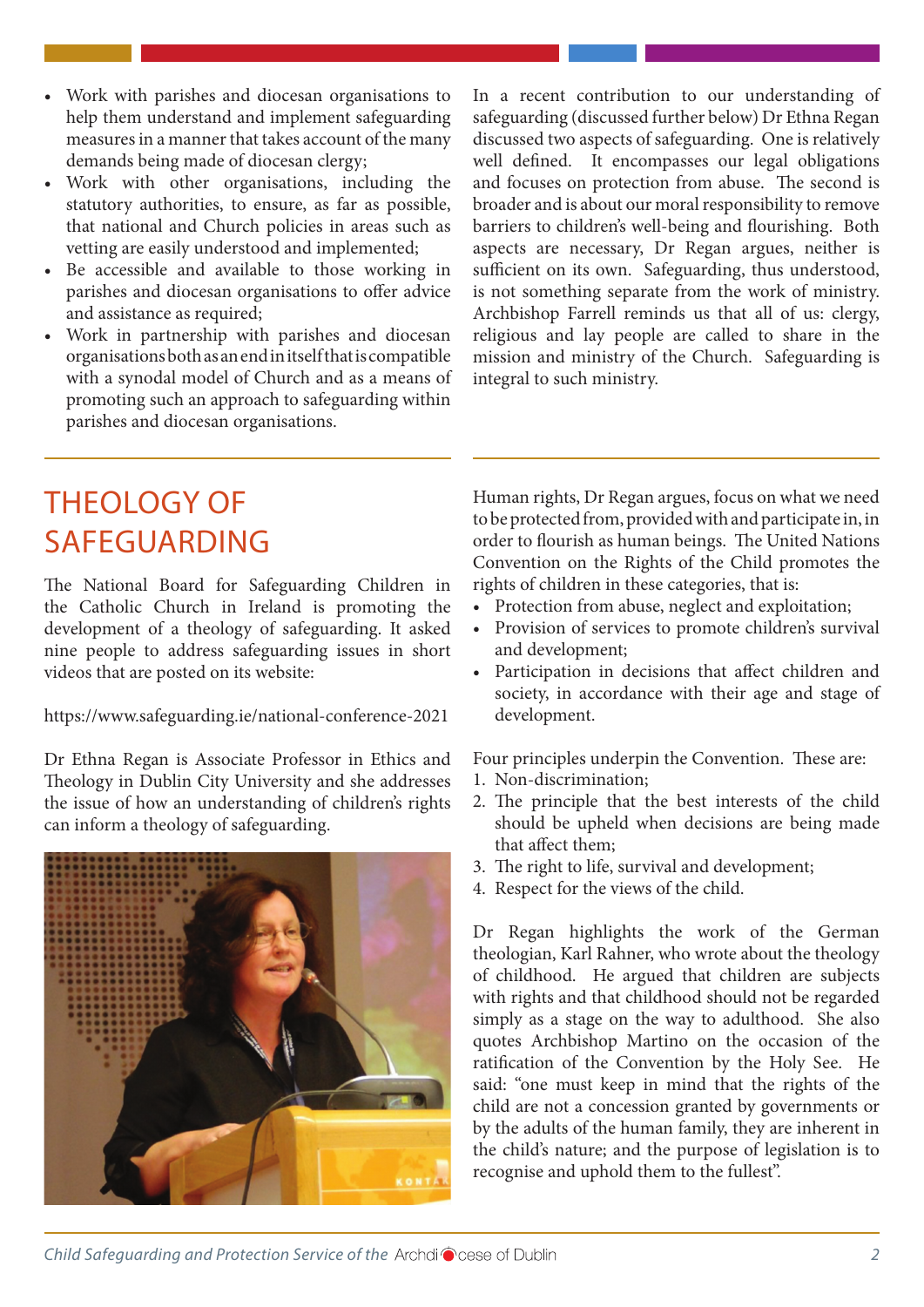Since the Second Vatican Council human rights has emerged as a major theme in the social documents of the Church but the Church's credibility in this area has been undermined by failures in the responses to the victims of abuse within the Church. Dr Regan reflects that the recent history of the Catholic Church might have been very different if it had implemented the Convention it ratified in 1990.

Dr Regan reminds us that every human being is made in the image and likeness of God. She argues that a rights based approach can help us to address the harm that was done to people who were abused in a Church context and to challenge the barriers to the well-being and flourishing of children in the Church.

### THE DIOCESAN SAFEGUARDING COMMITTEE

This committee was established in 2013. It is made of clerics, religious and lay people. Frances Stephenson is the Chair. Frances is a Parish Safeguarding Representative in Kilquade and an accredited Safeguarding trainer. Frances has a long history of involvement in safeguarding in the Diocese and has been a friend and supporter of the Child Safeguarding and Protection Service for many years.



The Safeguarding Committee advises the Archbishop on the creation and maintenance of safe environments for children and vulnerable adults in the parishes and diocesan organisations of Dublin Diocese. It has a particular focus on ensuring that diocesan safeguarding policy is implemented across all of the 197 parishes in the Diocese and, to this end, it draws up a strategic plan every three years. The Safeguarding Committee monitors the implementation of this plan on a regular basis.

The Safeguarding Committee works closely with the Child Safeguarding and Protection Service (CSPS).

## CSPS TEAM CONTACTS

Andrew Fagan

Director

**01 8360314** E: andrew.fagan@dublindiocese.ie

#### Deirdre Donnelly

Safeguarding & Support Officer

**01 8360314** deidre.donnelly@dublindiocese.ie

#### Garry Kehoe

Safeguarding Training & Compliance Manager

**01 8360314 / 086 0841734** garry.kehoe@dublindiocese.ie

Vivienne Knight Vetting Administrator

**01 8360314** garda.vetting@dublindiocese.ie

#### Fr Richard Shannon

Priest Delegate

**01 8360314** richard.shannon@dublindiocese.ie

#### Noeleen Rooney

Case Management Administrator

#### **01 8360314**

noeleen.rooney@dublindiocese.ie

In keeping with government guidelines, the staff team are working from home. The main office number, 01 8360314, is diverted so that calls to the office will be picked up by a member of the team. If your call is not picked up immediately we will respond to any message you leave within one working day.

Vetting enquiries and applications can be submitted online to: *garda.vetting@dublindiocese.ie*